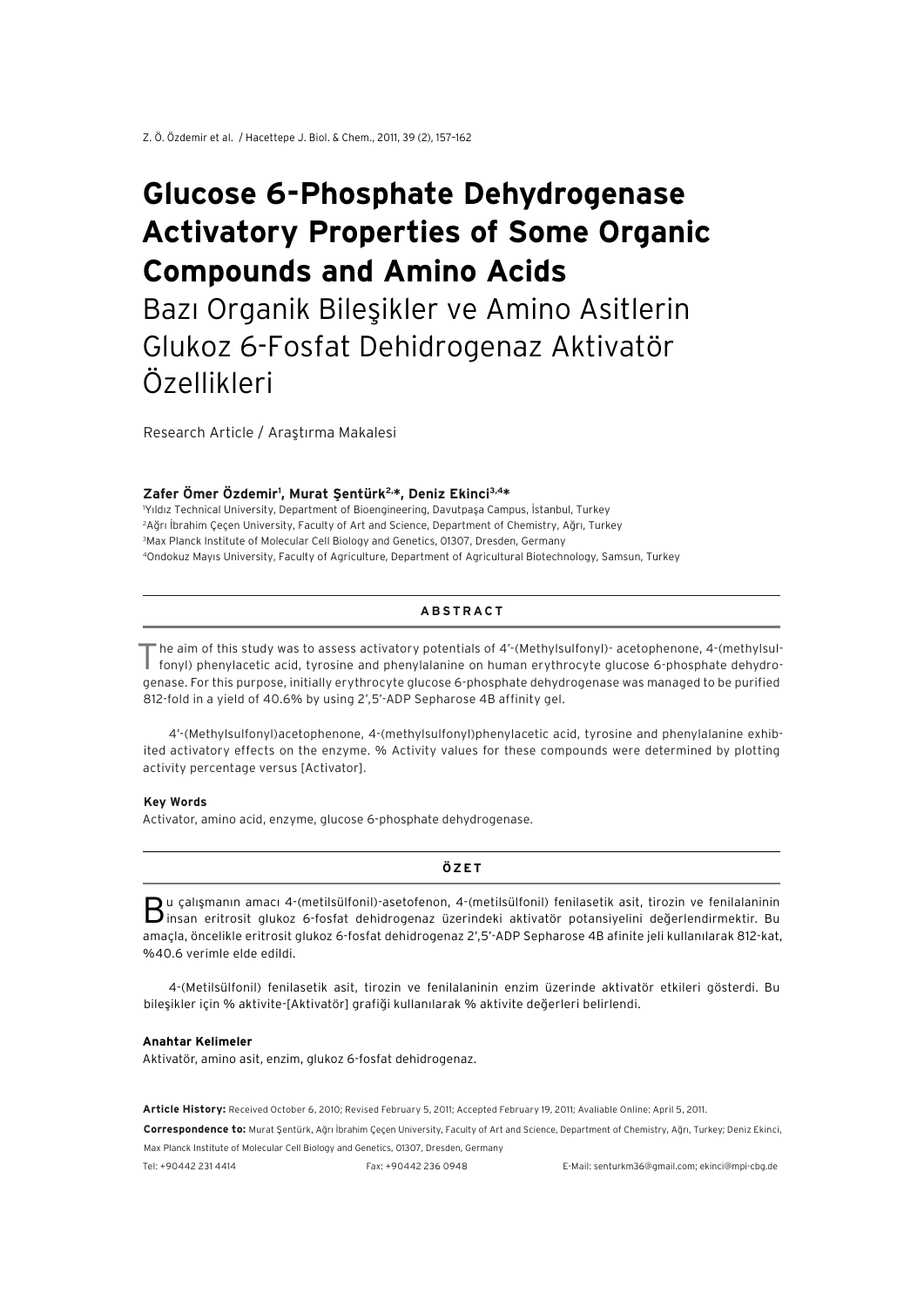### **INTRODUCTION**

Glucose 6-phosphate dehydrogenase<br>
G(E.C.1.1.49; G6PD) is the key and first enzyme of the pentose phosphate metabolic pathway (PPP), catalyzing the conversion of glucose 6-phosphate to 6-phosphogluconate in the presence of NADP+ . The NADPH produced by the G6PD and 6-phosphogluconate dehydrogenase in the PPP occurs widely in living cells, serves as an electron donor in reductive biosynthesis, notably of cholesterol and fatty acids, as well as in the synthesis of nitric oxide. NADPH is crucial in the protection of cells from oxidative stress. G6PD reaction is an important site of metabolic control [1-4]. NADP<sup>+</sup> is reduced to NADPH by glutathione reductase in erythrocytes using glutathione as substrate. Glutathione prevents hemoglobin denaturation, preserves the integrity of red blood cell membrane sulfhydryl groups, and detoxifies hydrogen peroxide and oxygen radicals in the red blood cells [5,6]. A decrease in G6PD may result in NADPH and reduced glutathione deficiencies in erythrocytes; scarcity of reduced glutathione in erythrocytes causes early haemolysis in spleen [7].

Deficiency of glucose-6-phosphate dehydrogenase is one of the most common genetic abnormalities, affecting more than 150 million males. It has a polymorphic frequency that is second only to the hemoglobinopathies, 400 variants having been described [4,8]. G6PD deficiency mainly affects males; females can be carriers and/ or can also suffer from G6PD deficiency although they are not as susceptible [9]. In G6PD deficiency, the NADP level in erythrocytes will be decreased. Reduced GSH cannot be regenerated in adequate amounts allowing peroxides to accumulate in erythrocytes, which results in hemolysis due to their oxidative effect on lipids of the red cell membrane [10]. Drug-induced hemolysis has attracted the most attention. Many antibiotics are being used in therapies. Numerous reports attest to the importance of drugs in causing hemolytic anemia and changing of enzyme activities (Figure 1) [10- 13]. It has been reported that some increase and decline were found on human liver enzyme activity levels such as aspartate aminotransferase, alanine aminotransferase, and alkaline phosphatase [4,14].



**Figure 1.** Structure of thiamphenicol and chloramphenicol.

When one molecule palmitate is synthesized in the biosynthesis of fatty acids, 14 NADPH molecules are used. Six of these 14 NADPH molecules come from the pentose phosphate pathway. Essentially, the pentose phosphate pathway is more active in adipose tissues compared with muscles, showing that the G6PD enzyme is very important in the biosynthesis of fatty acids [3,15]. NADPH plays an important role in initiating protein synthesis [16] and it is essential to the growth and proliferation processes, serving as hydrogen and electron source for a variety of reductive biosynthetic reactions, including the synthesis of fatty acids and cholesterol [17].

Many chemicals are being used in therapies which are potent inhibitor or activator of specific enzymes. Thus, we aimed in this study to purify G6PD from human erythrocytes and analyse the activatory potentials of 4'-(methylsulfonyl) acetophenone, 4-(methylsulfonyl)-phenylacetic acid, tyrosine and phenylalanine on activity of the enzyme (Figure 2).

### **MATERIALS AND METHODS**

### **Materials**

2',5'-ADP-Sepharose 4B was obtained from Pharmacia. All other chemicals were obtained from either Sigma Chem. Co. or Merck and they were of analytical grade.

#### **Preparation of hemolysate**

Fresh human blood was collected in ependorph tubes with EDTA and centrifuged at 2500xg for 15 min and the plasma and leukocyte coat were removed by drip. After that, red cells were washed with KCl solution (0.16 M) three times, the samples were centrifuged at 2500 g for each time and supernatants were removed. The erythrocytes were hemolysed with 5 vol. of icecold water and centrifuged at  $4^{\circ}$ C, 10 000 g for 30 min to remove the ghosts and intact cells [6,7]. Ammonium sulphate (35-65%) precipitation was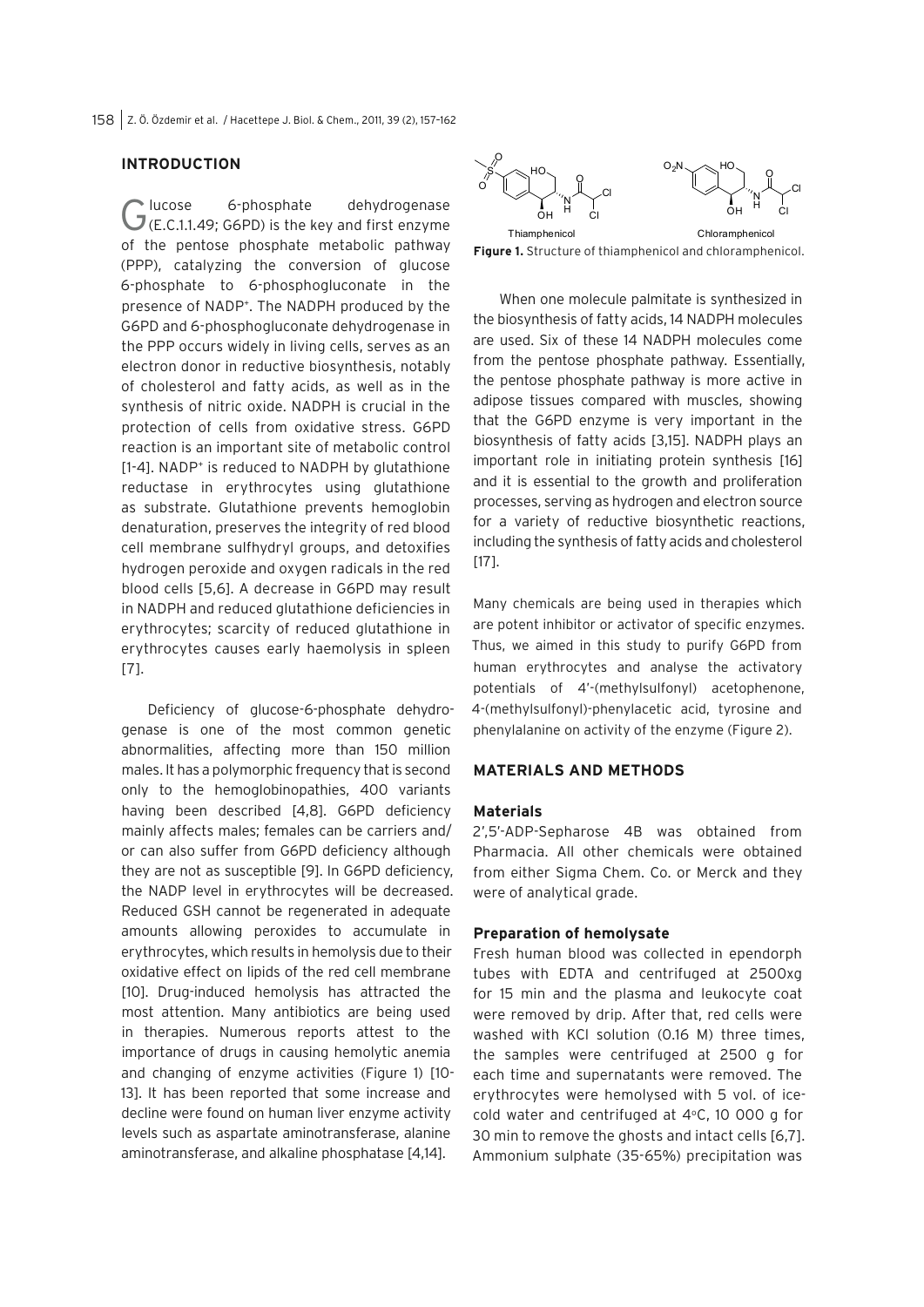Z. Ö. Özdemir et al. / Hacettepe J. Biol. & Chem., 2011, 39 (2), 157-162 | 159

made in hemolysate. Ammonium sulphate was slowly added for completely dissolution. It was centrifuged at 5000 g for 15 min and precipitate was dissolved in 50 mM of phosphate buffer (pH 7.0), then dialysed at  $4^{\circ}$ C in 50 mM K-acetate/50 mM K-phosphate buffer (pH 7.0) for 2 h with two changes of buffer [18].

# **Purification of G6PD by Affinity Chromatography**

Dialysed sample was loaded on 2',5' ADP-Sepharose 4B affinity column and the gel was washed with 25 mL of 0.1 M K-acetate/0.1 M K-phosphate (pH 6.0), with 25 mL of 0.1 M K-acetate/0.1 M K-phosphate (pH 7.85), and finally, with 0.1 M KCl/0.1 M K-phosphate (pH 7.85). Elution was carried out with 80 mM K-phosphate + 80 mM KCl + 0.5 mM NADP+ + 10 mM EDTA (pH 7.85) solution at 20 mL/h flow rate. Eluates were collected in 2 mL tubes and each of their activity was separately calculated. All of the procedures were performed at  $4^{\circ}$ C [19]. Quantitative protein determination was spectrophotometrically measured at 595 nm according to Bradford's method, with bovine serum albumin as the standard [20]. SDS Polyacryamide Gel Electrophoresis was made after the purification of enzyme according to Laemmli's method. It was carried out in 4% and 10% acrylamide concentration for stacking and running gel respectively, containing 0.1% SDS [21].

# **Measurements of G6PD Activity**

G6PD activity was measured at 25°C according to Beutler's method which depends on the reduction of NADP+ by G6PD, at the presence of glucose 6-phosphate. In this spectrophotometric measurement, the reaction medium was maintained at 25 °C and contained 0.1 mM Tris-HCl (pH=  $8.5$ ) with 0.5 mM EDTA, 10 mM MgCl<sub>2</sub>, 0.2 mM NADP<sup>+</sup>, and 0.6 mM (G6-P) in a total volume of 1 mL. One unit of enzyme (EU) activity was defined as the amount of enzyme reducing 1  $\mu$ mol NADP<sup>+</sup> per min at pH 8.5 [22].

#### **In vitro studies for the compounds**

We examined the activatory effects of four compounds including: 4'-(Methylsulfonyl) acetophenone (0.3-0.7 mM), 4-(methylsulfonyl) phenylacetic acid (0.3-0.7 mM), tyrosine (0.3-0.7



**Figure 2.** Structures of the investigated molecules **1**-**4**. Tyrosine $(3)$ Phenylalanine (4)

mM) and phenylalanine (0.3-0.7 mM) (Figure 2). All compounds were tested in triplicate at each concentration used. G6PD enzyme activities were measured in the presence of different activator concentrations. Control cuvette activity was acknowledged as 100 % in the absence of the molecules. For each compound, an Activity%- [Activator] graph was drawn.

## **RESULTS AND DISCUSSION**

Human G-6PD was purified by 2',5' ADP-Sepharose 4B gel affinity column. As shown in Table 1, specific activity was calculated for hemolysate and purified enzyme solution as 0.01 and 8.12 EU/ mg proteins, respectively. We obtained a yield of 40.6% and a purification coefficient of 812 fold. Purification steps were controlled by SDS-PAGE. Serum albumin was used as the standard. Table 2 shows the obtained % activity values for compounds **1**-**4**.

Currently, there are a lot of patient with G6PD deficiency disorder in some region of Turkey and in the world. G6PD deficiency is frequently seen in African, Mediterranean, Middle East and Far East nation sand their lineages with a frequency ranging from 5% to 40% [19,23].

Pamaquine was begun using in malaria therapy and it was determined to result in some severe sideeffects in part of patients. Dark color urine, jaundice and anemia were observed in these patients. Afterwards, G6PD deficiency was determined in these individuals. Use of this and some other drugs cause the hemolysis connected with complication. These data showed that the enzymes and related reactions were important in maintenance of the life. The importance of G6PD in metabolism has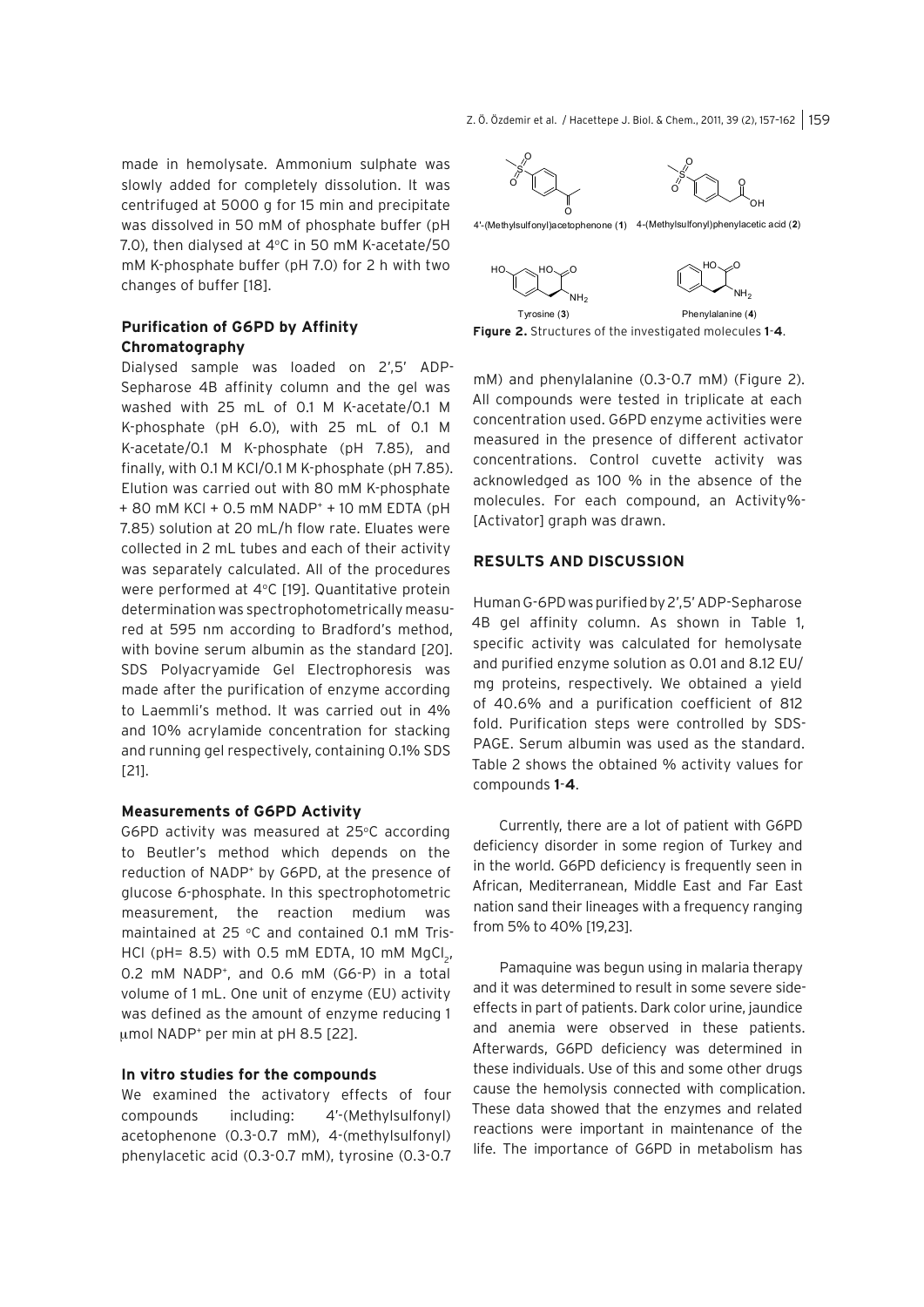| Purification step                                 | Activity<br>(EU/ml) | Total volume<br>(m <sub>l</sub> ) | Protein<br>(mq/ml) | Total protein<br>(mq) | Total activity<br>(EU) | Specific activity<br>(EU/mq) | Yield<br>(%) | Purification<br>factor |
|---------------------------------------------------|---------------------|-----------------------------------|--------------------|-----------------------|------------------------|------------------------------|--------------|------------------------|
| Hemolysate                                        | 0.42                | 60                                | 40.1               | 2406                  | 25.2                   | 0.010                        | 100          |                        |
| Ammonium sulfate<br>precipitation (35-65)%        | 1.13                | 9                                 | 1.27               | 11.43                 | 10.17                  | 0.89                         | 40.36 89     |                        |
| 2',5'-ADP Sepharose 4B<br>affinity chromatography | 3.41                | 3                                 | 0.42               | 1.26                  | 10.23                  | 8.12                         | 40.6         | 812                    |

**Table 1.** Purification scheme of G6PD from human erythrocytes by 2',5'-ADP Sepharose 4B affinity gel chromatography.

been well known for many years. GSH is used by antioxidant defense mechanisms and its production requires NADPH to be synthesized in the pentose phosphate metabolic pathway in which G6PD and 6PGD participate [24,25]. For this reason, G6PD and 6PGD were considered as antioxidant enzymes [26].

Inhibitory effects of many compounds on G6PD enzyme activities in various animal species and human beings have been reported in many investigations. For example; It has been reported that thiamphenicol, amikacin, chloramine, chloramphenicol and CuSO<sub>4</sub> inhibit rainbow trout erythrocyte G6PD [4,27]. Several study reports concerning many drugs such as antibiotics, analgesic, anesthetic and metal ions were investigated on human G-6PD [28,29] and rainbow trout erythrocyte G6PD [30]. Although drugs are used in therapies, there is no report related with human glucose 6-phosphate dehydrogenase activity for compounds 1-4 used in our study. Therefore, in the present study, investigation of effects of compounds 1-4 on human erythrocyte G6PD was aimed. To this end, G6PD was purified from human erythrocytes by ammonium sulfate precipitation and 2',5'-ADP Sepharose 4B affinity chromatography, respectively.

*In vitro* studies were performed for determination of the activity % values. For compounds **1**-**4**, activatory concentrations were determined by drawing the graph that is activity % *vs*  concentration of activator (Figure 3). It is important that these compounds activated enzyme activity at low concentrations under *in vitro* conditions. It can be seen from Table 2 that these compounds are potent activator for human G6PD enzyme activity (Table 2).

4'-(Methylsulfonyl)acetophenone and 4-(methylsulfonyl) phenylacetic acid are frequently used in drug industry. Tyrosine and phenylalanine are also used in drug industry in addition to be present in the organism.

As shown Table 2, the activator concentrations causing up to 184 % activation were determined from Activity %-[A] graph. The obtained % activity values of 4'-(Methylsulfonyl) acetophenone, 4-(methylsulfonyl) phenylacetic acid, tyrosine and phenylalanine were  $157 \pm 4\%$ ,  $184 \pm 5\%$ ,  $114 \pm 2\%$ and  $144 \pm 4\%$ , respectively.

As a result, G6PD was purified 812 times in a yield of 40.6% by using ammonium sulfate precipitation and 2',5'-ADP-sepharose 4B affinity gel. SDS polyacrylamide gel electrophoresis indicated a single protein band after the purification procedure (Table 1). % Activity values were determined for compounds **1**-**4**. % Activity values of compounds are shown in Table 2. These compounds may be beneficial for the health of patients who have deficiency of glucose 6-phosphate dehydrogenase enzyme. According to these data, compounds **1**-**4** were found to be efficient activators. Owing to widely use of these compounds for both human and animals drug development; we thought that these molecules are important agents for G6PD activity.

**Table 2.** % Activity value obtained from Lineweaver-Burk graphs for G-6PD in the presence of compounds **1**-**4** with 0.5 mM.

| Activator                               | % Activity |  |  |
|-----------------------------------------|------------|--|--|
| 4'-(Methylsulfonyl) acetophenone (1)    | $157 + 4$  |  |  |
| 4-(Methylsulfonyl)phenylacetic acid (2) | $184 + 5$  |  |  |
| Tyrosine (3)                            | $114 + 2$  |  |  |
| Phenylalanine (4)                       | 144 + 4    |  |  |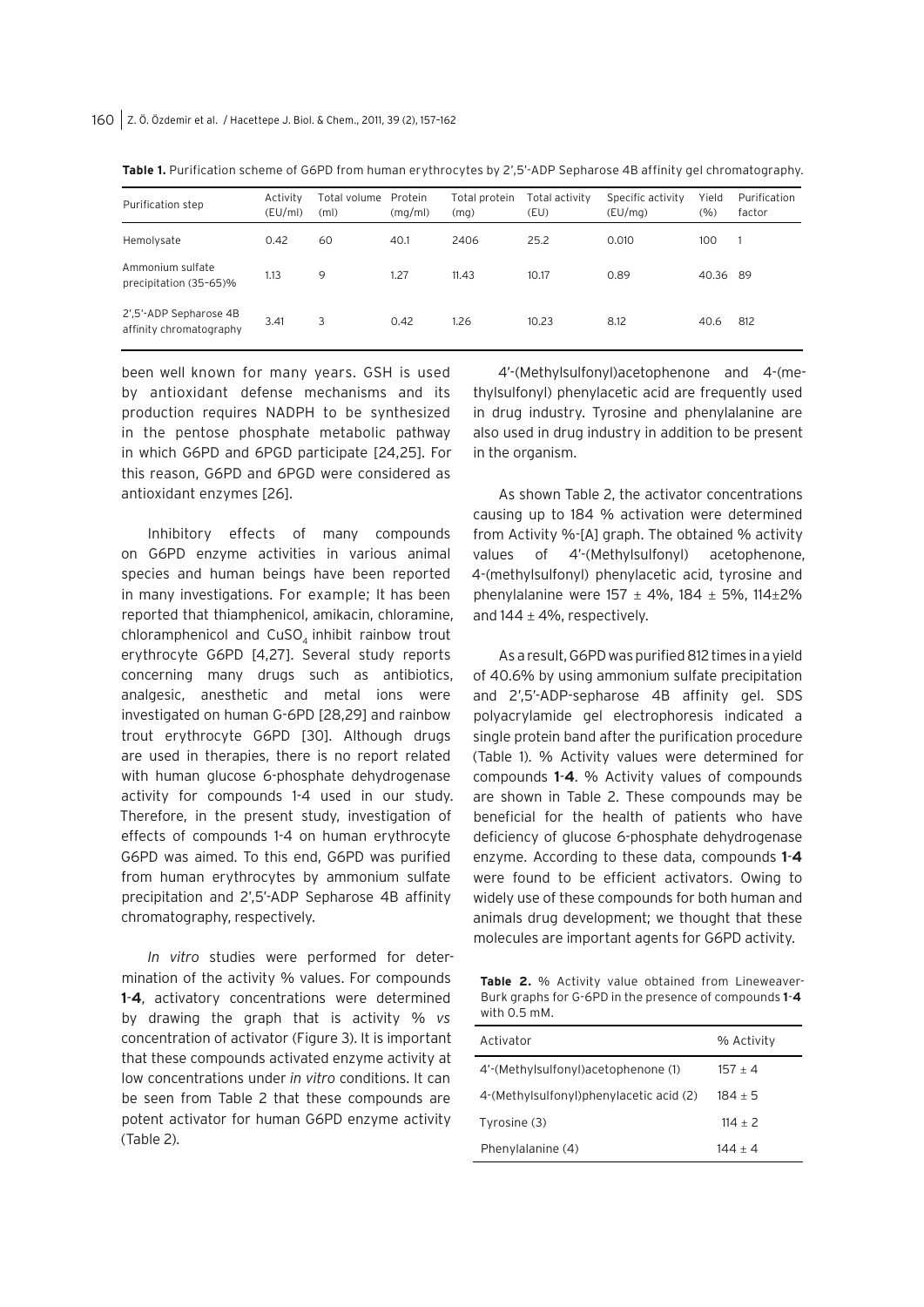Z. Ö. Özdemir et al. / Hacettepe J. Biol. & Chem., 2011, 39 (2), 157-162 | 161



**Figure 3.** 4-(Methylsulfonyl) phenylacetic acid (**2**) molecular and 3D figure.

### **REFERENCES**

- 1. W. Kuo, J. Lin, T.H. Tang, Human glucose-6-phosphate dehydrogenase (G6PD) gene transforms NIH 3T3 cells and induces tumors in nude mice. Int. J. Cancer, 85 (2000) 857.
- 2. D.S. Shereve, H.R. Levy, On the molecular weight of human glucose 6- phosphate dehydrogenase. Biochem. Biophy. Com, 78 (1977) 1369.
- 3. A.L. Lehninger, D.L. Nelson, M.M. Cox, Principles of Biochemistry, 2nd Ed. New York: Worth Publishers Inc, (1993) 436.
- 4. I. Ozmen, O.I. Kufrevioglu, M. Gul, Investigation of effects of some antibiotics on activities of glucose 6-phosphate dehydrogenase and antioxidant enzymes in erythrocytes. Drug Chem. Toxicol, 28 (2005) 433.
- 5. M.I. Kanji, M.L. Toews, W.R. Carpar, A kinetic study of glucose-6-phosphate dehydrogenase. J. Biol. Chem, 251 (1976) 2258.
- 6. D. Bradley, FDA approval provides new option against breast cancer. Pharm. Sci. Technology, 2 (1999) 471.
- 7. C. Jacquin, X. Nasica, D. Guillard, O. Aujoulat, C. Stoeckel, Intravitreal treatment of endophthalmitis traitement intravitreen des endophtalmies. Médecine et Maladies Infectieuses, 31 (2001) 493.
- 8. A. Mehta, P.J. Mason, T.J. Vulliamy, Glucose-6 phosphate dehydrogenase deficiency. Best Pract. Res. Clin. Haematol, 13 (2000) 21.
- 9. N. Basaran, Medical Genetic. Istanbul: Gunes & Nobel Medical Press, (1983) 327.
- 10. M. Gul, F.Z. Kutay, S. Temocin, O. Hanninen, Cellular and clinical implications of glutathione. Indian J. Exp. Biol, 28 (2000) 625.
- 11. B. Heinzt, T.A. Bock, H. Kierdorf, N. Maurin, Haemolytic crisis after acetaminophen in glucose-6-phosphate dehydrogenase deficiency. Klin. Wochenschr, 67 (1989) 1068.
- 12. T. Meloni, G. Forteleoni, F. Ena, G.F. Meloni, Glucose-6-phosphate dehydrogenase deficiency and bacterial infections in northern Sardinia. J. Pediatr, 118 (1991) 909.
- 13. A. Szeinberg, C. Sheba, N. Hirsborn, E. Bodonyi, Studies on erthrocytes in cases with past history of favism and drug-induced acute hemolytic anemia. Blood, 12 (1957) 603.
- 14. T. Honjo, A. Watanabe, Clinical experience on sulbactam/cefoperazone in the pediatric field. Jpn. J. Antibiot, 37 (1984) 32.
- 15. P.J. Dalgarno, D. Shewan, Illicit use of ketamine in Scotland. J. Psychoactive Drugs. 28 (1996) 191.
- 16. H.N. Wenk, M.N. Nannenga, C.N. Honda, Effect of morphine sulphate eye drops on hyperalgesia in the rat cornea. Pain, 105 (2003) 455.
- 17. S.O. Kayaalp, Rasyonel Tedavi Yönünden Tıbbi Farmakoloji. Ankara, Hacettepe-Tas Yayincilik, 2002.
- 18. P. Ninfali, T. Orsenigo, L. Barociani, S. Rapa, Rapid purification of glucose-6-phosphate dehydrogenase from mammal's erythrocytes. Prep. Biochem., 20 (1990) 297.
- 19. A. Morelli, U. Benatti, G.F. Gaetani, A. De Flora, Biochemical mechanisms of glucose-6-phosphate dehydrogenase deficiency.Proc. Natl. Acad. Sci, 75 (1978) 1979.
- 20. M.M. Bradford, A rapid and sensitive method for the quantition of microgram quantities of protein utilizing the principle of protein-dye binding. Anal. Biochem, 72 (1976) 248.
- 21. D.K. Laemmli, Cleavage of structural proteins during assembly of the head of bacteriophage T4. Nature, 227 (1970) 680.
- 22. E. Beutler, G6PD deficiency. Blood, 81 (1994) 3613.
- 23. D.R. Laurence, P.N. Bennett, M.J. Brown: Clinical Pharmacology. 8th edn., Churchill Livingstone, Singapore, 1997.
- 24. E.E. Keha, O.I. Kufrevioglu, Biyokimya, 5th ed., Istanbul, Aktif Yayinevi, 2007.
- 25. G.F. Gaetani, S. Galiano, L. Canepa, A.M. Ferraris, H.N. Kirkman, Catalase and glutathione peroxidase are equally active in detoxification of hydrogen peroxide in human erythrocytes. Blood, 73 (1989) 334.
- 26. J. Deutsch, Glucose-6-phosphate dehydrogenase. In: H.U. Bergmeyer, J. Bergmeyer Eds. Methods of enzymatic analysis, Verlags gerellschaff, VCH. 3 (1983) 190.
- 27. I. Ozmen, Effects of some chemicals on G6PD enzyme purified by affinity chromatography. Hacettepe J. Biol. Chem., 37 (2009) 327.
- 28. S. Altikat, M. Ciftci, M.E. Buyukokuroglu, In vitro effects of some anesthetic drugs on enzymatic activity of human red blood cell glucose 6-phosphate dehydrogenase. Polish J. Pharmacol., 54 (2002) 67.